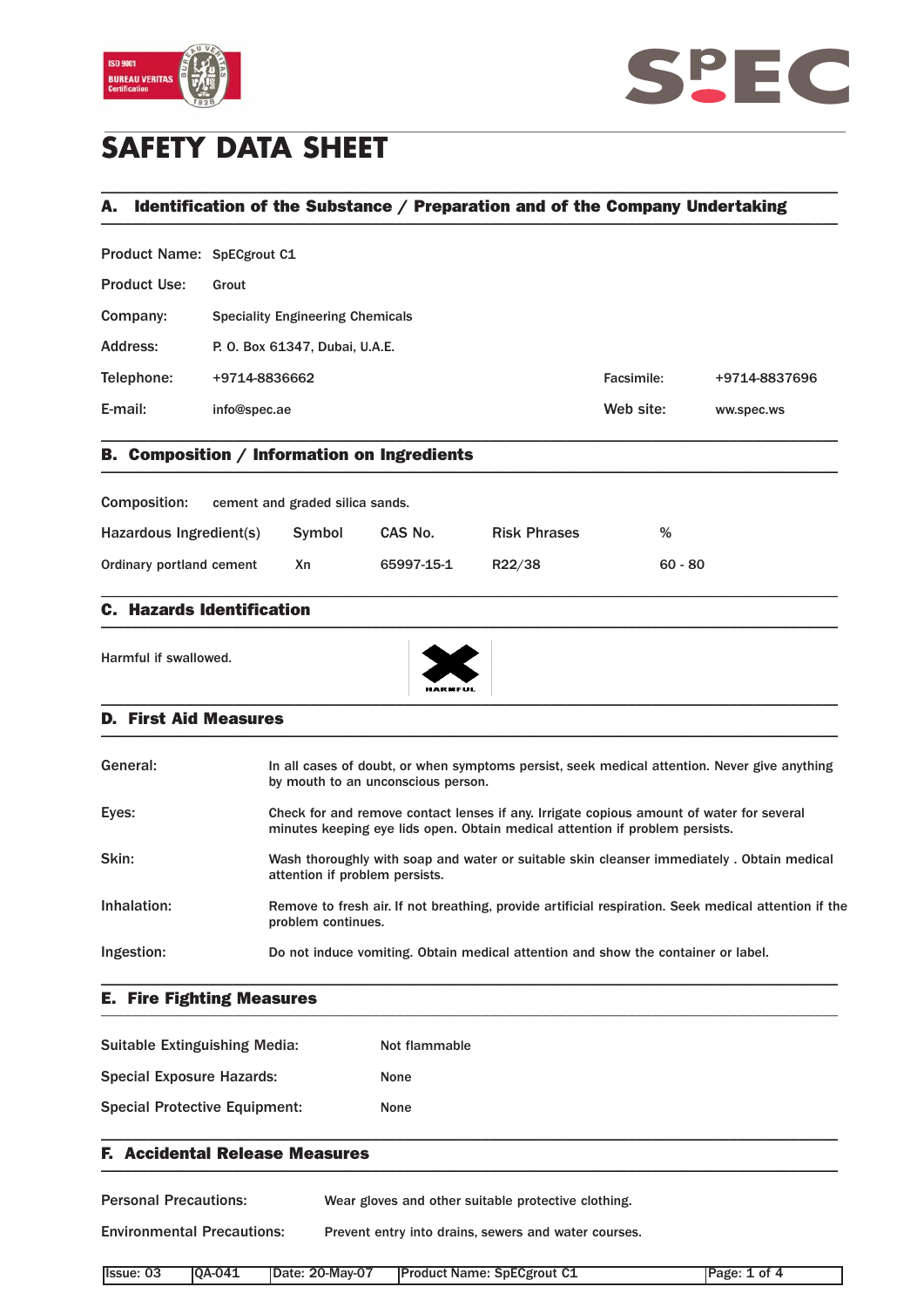Decontamination Procedures: Gather into containers. Avoid the formation of dust in atmosphere. Residues may be flushed to drain with large volume of water.

### G. Handling and Storage \_\_\_\_\_\_\_\_\_\_\_\_\_\_\_\_\_\_\_\_\_\_\_\_\_\_\_\_\_\_\_\_\_\_\_\_\_\_\_\_\_\_\_\_\_\_\_\_\_\_\_\_\_\_\_\_\_\_\_\_\_\_\_\_\_\_\_\_\_\_\_\_\_\_\_\_\_\_\_\_\_\_\_\_\_\_\_\_\_\_\_\_\_\_\_

| Handling:        | Avoid creating dust. Use eye/face protection. Ensure adequate ventilation. |
|------------------|----------------------------------------------------------------------------|
| Storage:         | Store in cool dry and cool area.                                           |
| Decontamination: | Gather into containers. Avoid formation of dust in atmosphere.             |

\_\_\_\_\_\_\_\_\_\_\_\_\_\_\_\_\_\_\_\_\_\_\_\_\_\_\_\_\_\_\_\_\_\_\_\_\_\_\_\_\_\_\_\_\_\_\_\_\_\_\_\_\_\_\_\_\_\_\_\_\_\_\_\_\_\_\_\_\_\_\_\_\_\_\_\_\_\_\_\_\_\_\_\_\_\_\_\_\_\_\_\_\_\_\_

\_\_\_\_\_\_\_\_\_\_\_\_\_\_\_\_\_\_\_\_\_\_\_\_\_\_\_\_\_\_\_\_\_\_\_\_\_\_\_\_\_\_\_\_\_\_\_\_\_\_\_\_\_\_\_\_\_\_\_\_\_\_\_\_\_\_\_\_\_\_\_\_\_\_\_\_\_\_\_\_\_\_\_\_\_\_\_\_\_\_\_\_\_\_\_

### H. Exposure Controls / Personal Protection \_\_\_\_\_\_\_\_\_\_\_\_\_\_\_\_\_\_\_\_\_\_\_\_\_\_\_\_\_\_\_\_\_\_\_\_\_\_\_\_\_\_\_\_\_\_\_\_\_\_\_\_\_\_\_\_\_\_\_\_\_\_\_\_\_\_\_\_\_\_\_\_\_\_\_\_\_\_\_\_\_\_\_\_\_\_\_\_\_\_\_\_\_\_\_

| Occupational Exposure Limits : None assigned                       |                                                                |                                    |                                                                                                                                                           |
|--------------------------------------------------------------------|----------------------------------------------------------------|------------------------------------|-----------------------------------------------------------------------------------------------------------------------------------------------------------|
| <b>Substance</b>                                                   | 8 Hour TWA                                                     | <b>STEL</b>                        | Source/Other Information                                                                                                                                  |
| Silica amorphous:<br>total inhalable dust<br>respirable dust       | 5 mgm $^{-3}$<br>3 mgm $^{-3}$                                 |                                    | <b>EH 40</b>                                                                                                                                              |
| <b>Portland cement:</b><br>total inhalable dust<br>respirable dust | $10 \text{ mgm}$ <sup>-3</sup><br>$5 \text{ mgm}$ <sup>3</sup> |                                    | <b>EH 40</b>                                                                                                                                              |
| <b>Engineering Control Measures:</b>                               |                                                                | protective equipment must be used. | Atmospheric levels of dust must be maintained within the Occupational Exposure<br>Standard. Where mechanical methods are inadequate, appropriate personal |

Personal Protective Equipment: Impervious gloves (eg PVC). Goggles. Approved dust mask.

### I. Physical and Chemical Properties \_\_\_\_\_\_\_\_\_\_\_\_\_\_\_\_\_\_\_\_\_\_\_\_\_\_\_\_\_\_\_\_\_\_\_\_\_\_\_\_\_\_\_\_\_\_\_\_\_\_\_\_\_\_\_\_\_\_\_\_\_\_\_\_\_\_\_\_\_\_\_\_\_\_\_\_\_\_\_\_\_\_\_\_\_\_\_\_\_\_\_\_\_\_\_

| <b>Physical State:</b>  | Solid-Powder             |
|-------------------------|--------------------------|
| Colour:                 | Grey                     |
| Odour:                  | $\overline{\phantom{a}}$ |
| Flash Point °C:         | $\overline{\phantom{a}}$ |
| <b>SG/Bulk Density:</b> | 1650 $kg/m^3$            |
| Solubility:             | Insoluble                |
|                         |                          |

\_\_\_\_\_\_\_\_\_\_\_\_\_\_\_\_\_\_\_\_\_\_\_\_\_\_\_\_\_\_\_\_\_\_\_\_\_\_\_\_\_\_\_\_\_\_\_\_\_\_\_\_\_\_\_\_\_\_\_\_\_\_\_\_\_\_\_\_\_\_\_\_\_\_\_\_\_\_\_\_\_\_\_\_\_\_\_\_\_\_\_\_\_\_\_

#### J. Stability and Reactivity  $\blacksquare$

| Stability:                        | Stable under recommended conditions.       |
|-----------------------------------|--------------------------------------------|
| Conditions to avoid:              | Exposure to air. Contamination with water. |
| Materials to avoid:               | None.                                      |
| Hazardous decomposition products: | None.                                      |
|                                   |                                            |

### K. Toxicological Information \_\_\_\_\_\_\_\_\_\_\_\_\_\_\_\_\_\_\_\_\_\_\_\_\_\_\_\_\_\_\_\_\_\_\_\_\_\_\_\_\_\_\_\_\_\_\_\_\_\_\_\_\_\_\_\_\_\_\_\_\_\_\_\_\_\_\_\_\_\_\_\_\_\_\_\_\_\_\_\_\_\_\_\_\_\_\_\_\_\_\_\_\_\_\_

Cement, cementitious grouts and mortars are known to cause both irritant and allergic contact dermatitis. Causes burns when wet.

Harmful by inhalation and if swallowed.

| llssue: 03 | <b>0A-041</b> | Date: 20-May-07 | <b>Product Name: SpECgrout C1</b> | Page: 2 of 4 |
|------------|---------------|-----------------|-----------------------------------|--------------|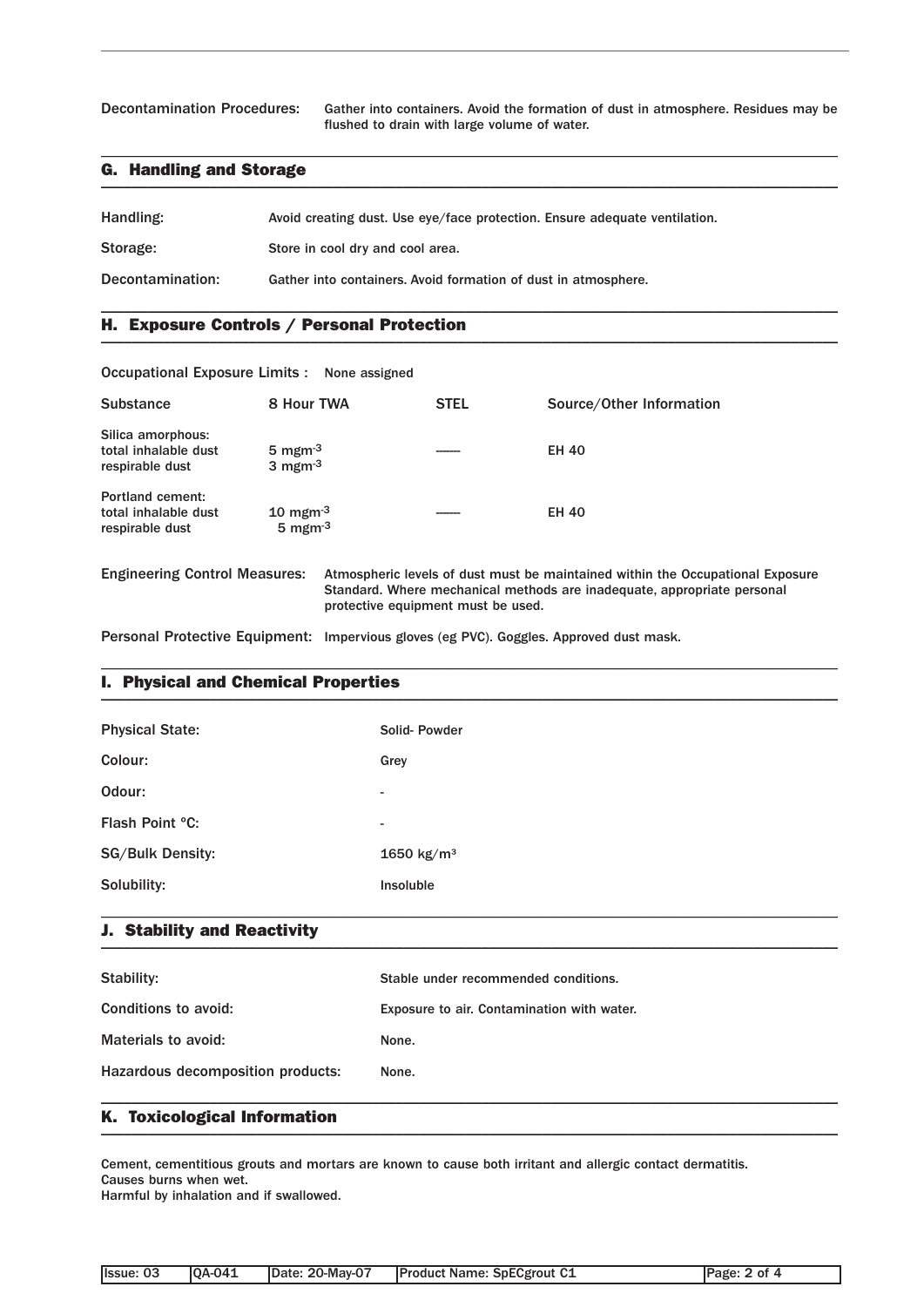#### L. Ecological Information \_\_\_\_\_\_\_\_\_\_\_\_\_\_\_\_\_\_\_\_\_\_\_\_\_\_\_\_\_\_\_\_\_\_\_\_\_\_\_\_\_\_\_\_\_\_\_\_\_\_\_\_\_\_\_\_\_\_\_\_\_\_\_\_\_\_\_\_\_\_\_\_\_\_\_\_\_\_\_\_\_\_\_\_\_\_\_\_\_\_\_\_\_\_\_

When used and disposed as intended, no adverse environmental effects are foreseen. Expected to be not readily biodegradable. Bio-accumulative potential and ecotoxicity are not determined.

\_\_\_\_\_\_\_\_\_\_\_\_\_\_\_\_\_\_\_\_\_\_\_\_\_\_\_\_\_\_\_\_\_\_\_\_\_\_\_\_\_\_\_\_\_\_\_\_\_\_\_\_\_\_\_\_\_\_\_\_\_\_\_\_\_\_\_\_\_\_\_\_\_\_\_\_\_\_\_\_\_\_\_\_\_\_\_\_\_\_\_\_\_\_\_

\_\_\_\_\_\_\_\_\_\_\_\_\_\_\_\_\_\_\_\_\_\_\_\_\_\_\_\_\_\_\_\_\_\_\_\_\_\_\_\_\_\_\_\_\_\_\_\_\_\_\_\_\_\_\_\_\_\_\_\_\_\_\_\_\_\_\_\_\_\_\_\_\_\_\_\_\_\_\_\_\_\_\_\_\_\_\_\_\_\_\_\_\_\_\_

\_\_\_\_\_\_\_\_\_\_\_\_\_\_\_\_\_\_\_\_\_\_\_\_\_\_\_\_\_\_\_\_\_\_\_\_\_\_\_\_\_\_\_\_\_\_\_\_\_\_\_\_\_\_\_\_\_\_\_\_\_\_\_\_\_\_\_\_\_\_\_\_\_\_\_\_\_\_\_\_\_\_\_\_\_\_\_\_\_\_\_\_\_\_\_

#### M. Disposal Considerations \_\_\_\_\_\_\_\_\_\_\_\_\_\_\_\_\_\_\_\_\_\_\_\_\_\_\_\_\_\_\_\_\_\_\_\_\_\_\_\_\_\_\_\_\_\_\_\_\_\_\_\_\_\_\_\_\_\_\_\_\_\_\_\_\_\_\_\_\_\_\_\_\_\_\_\_\_\_\_\_\_\_\_\_\_\_\_\_\_\_\_\_\_\_\_

Disposal must be in accordance with local and national legislation.

Do not allow to enter into drains or watercourses. Material and container must be disposed as hazardous waste.

### N. Transport Information \_\_\_\_\_\_\_\_\_\_\_\_\_\_\_\_\_\_\_\_\_\_\_\_\_\_\_\_\_\_\_\_\_\_\_\_\_\_\_\_\_\_\_\_\_\_\_\_\_\_\_\_\_\_\_\_\_\_\_\_\_\_\_\_\_\_\_\_\_\_\_\_\_\_\_\_\_\_\_\_\_\_\_\_\_\_\_\_\_\_\_\_\_\_\_

| <b>Proper Shipping name:</b>  | Cement powder            |                                            |    |
|-------------------------------|--------------------------|--------------------------------------------|----|
| <b>UN Number:</b>             |                          | Not classified as hazardous for transport. |    |
| Class:                        |                          |                                            |    |
| Subsidiary risk:              | $\overline{\phantom{a}}$ |                                            |    |
| Packaging group:              | $\overline{a}$           |                                            |    |
| Label:                        | ۰.                       |                                            |    |
| <b>Additional information</b> |                          |                                            |    |
| <b>ADR-HIN:</b>               | $\overline{a}$           |                                            |    |
| <b>IMDG-EMS:</b>              | -                        | <b>Marine Pollutant:</b>                   | No |
| IMO:                          |                          |                                            |    |

\_\_\_\_\_\_\_\_\_\_\_\_\_\_\_\_\_\_\_\_\_\_\_\_\_\_\_\_\_\_\_\_\_\_\_\_\_\_\_\_\_\_\_\_\_\_\_\_\_\_\_\_\_\_\_\_\_\_\_\_\_\_\_\_\_\_\_\_\_\_\_\_\_\_\_\_\_\_\_\_\_\_\_\_\_\_\_\_\_\_\_\_\_\_\_

### O. Regulatory Information \_\_\_\_\_\_\_\_\_\_\_\_\_\_\_\_\_\_\_\_\_\_\_\_\_\_\_\_\_\_\_\_\_\_\_\_\_\_\_\_\_\_\_\_\_\_\_\_\_\_\_\_\_\_\_\_\_\_\_\_\_\_\_\_\_\_\_\_\_\_\_\_\_\_\_\_\_\_\_\_\_\_\_\_\_\_\_\_\_\_\_\_\_\_\_

| <b>EU Regulations:</b>        | The product is labeled as follows, in accordance with local regulations.                                                                                                                                                                                                                             |
|-------------------------------|------------------------------------------------------------------------------------------------------------------------------------------------------------------------------------------------------------------------------------------------------------------------------------------------------|
| Hazard Symbol(s):             | Xn                                                                                                                                                                                                                                                                                                   |
| Contains:                     | <b>OPC</b>                                                                                                                                                                                                                                                                                           |
| <b>Risk Phrases:</b>          | R22 - Harmful if swallowed.<br>R36 - Irritating to eyes.                                                                                                                                                                                                                                             |
| <b>Safety Phrases:</b>        | S36 - Wear suitable protective clothing.<br>S39 - Wear eye/face protection.                                                                                                                                                                                                                          |
| <b>EC Directives:</b>         | Dangerous Substances Directive, 67/548/EEC and adaptations.<br>Dangerous Preparation Directive, 88/379/EEC.<br>Safety Data Sheets Directive, 91/155/EEC.                                                                                                                                             |
| <b>Statutory Instruments:</b> | Chemicals (Hazard Information and Packaging) Regs. 1993 (SI 1746).<br>Control of Substances Hazardous to Health Regs. 1988 (SI 1657).<br>Health and Safety at Work, etc. Act 1974.<br>Environmental Protection Act 1990.<br>Highly Flammable Liquids & Liquefied Petroleum Gases Regs. 1972 (SI 917) |
| <b>Codes of Practice:</b>     | Waste Management. The Duty of Care.<br>Operational Provisions of the Road Traffic (Carriage of Dangerous Substances in<br>packagesetc.) Regs. 1986(COP17)                                                                                                                                            |
| <b>Guidance Notes:</b>        | Occupational skin diseases: health and safety precautions (EH 26).<br>Storage of packaged dangerous substances [HS(G)71].<br>The storage of highly flammable liquids (CS 2).                                                                                                                         |

The above publications are available from HMSO.

| Ilssue: 03 | <b>IOA-041</b> | Date: 20-May-07 | <b>Product Name: SpECgrout C1</b> | Page: 3 of 4 |
|------------|----------------|-----------------|-----------------------------------|--------------|
|            |                |                 |                                   |              |